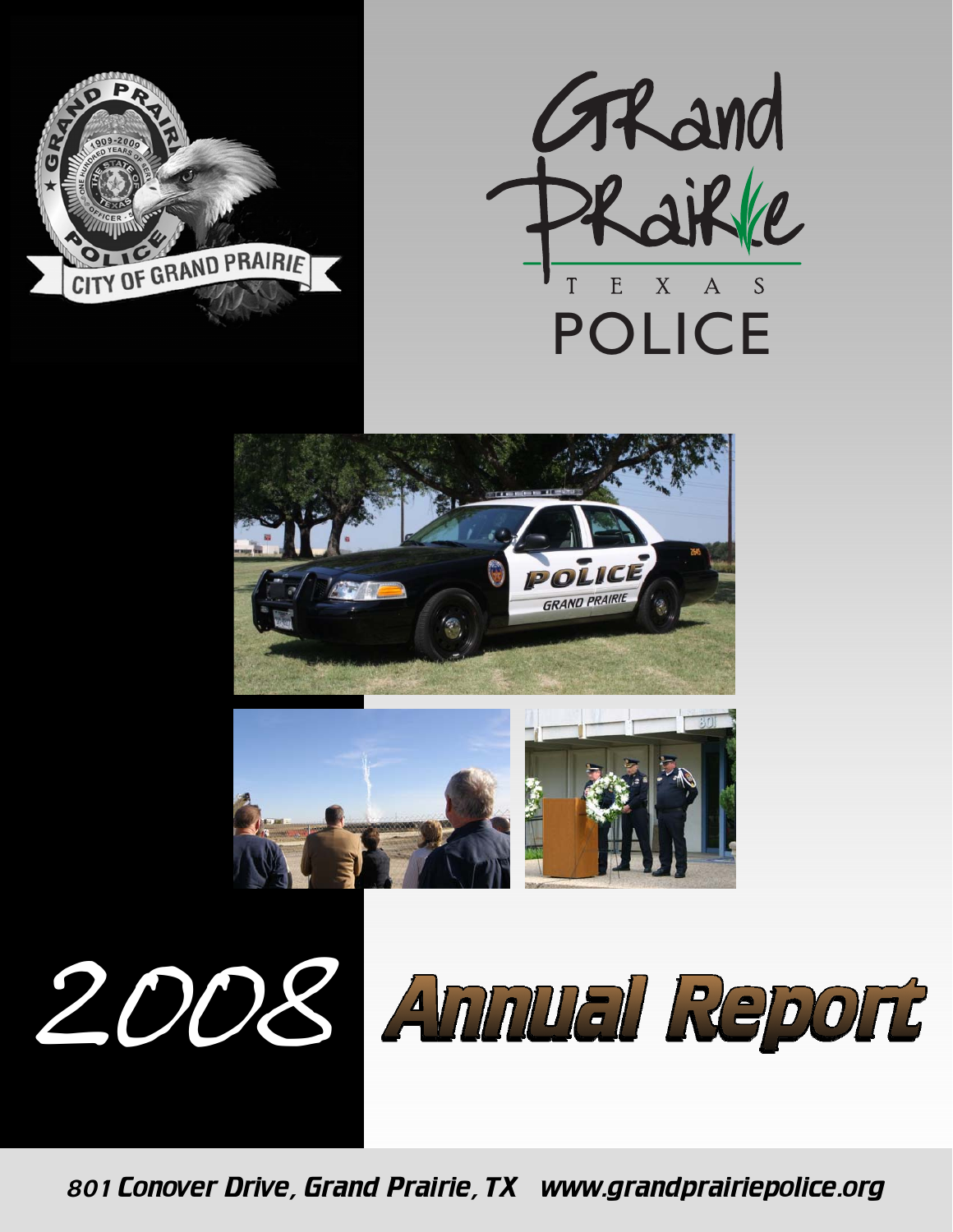

# **Commitment Pride**

**Respect** 



# **Police Administration**

**Grand Prairie Police Chief Glen Hill 972-237-8710 ghill@gptx.org** 



The Grand Prairie Police Department is a proactive agency committed to the philosophy of community oriented policing. Responding to 170,000+ calls for service each year, the 223 sworn officers and 103 civilian employees are committed to providing our diverse community of 160,000+ residents with the best customer service available.

### **2008-09 Police Budget Appropriations**

| <b>Personnel Services</b>   | \$28,891,771 |
|-----------------------------|--------------|
| <b>Supplies</b>             | \$1,070,846  |
| <b>Services</b>             | \$3,031,025  |
| <b>Capital Outlay</b>       | \$612,000    |
| <b>Reimbursements</b>       | (\$98,478)   |
| <b>Total Appropriations</b> | \$33,507,164 |

### **Administrative Investigations 972-237-8764**

| <b>Formal Complaints Investigated</b> | 30 |
|---------------------------------------|----|
| <b>Policy Complaints</b>              | 1  |
| <b>Civil Service Employees</b>        | 21 |
| Non Civil Service Employees           | 9  |
| Sustained                             | 14 |
| Unfounded                             | 1  |
| Closed by other means                 | 15 |
| Justified Use of Deadly Force         | 2  |
| <b>Resigned Under Investigation</b>   |    |
| Pending                               |    |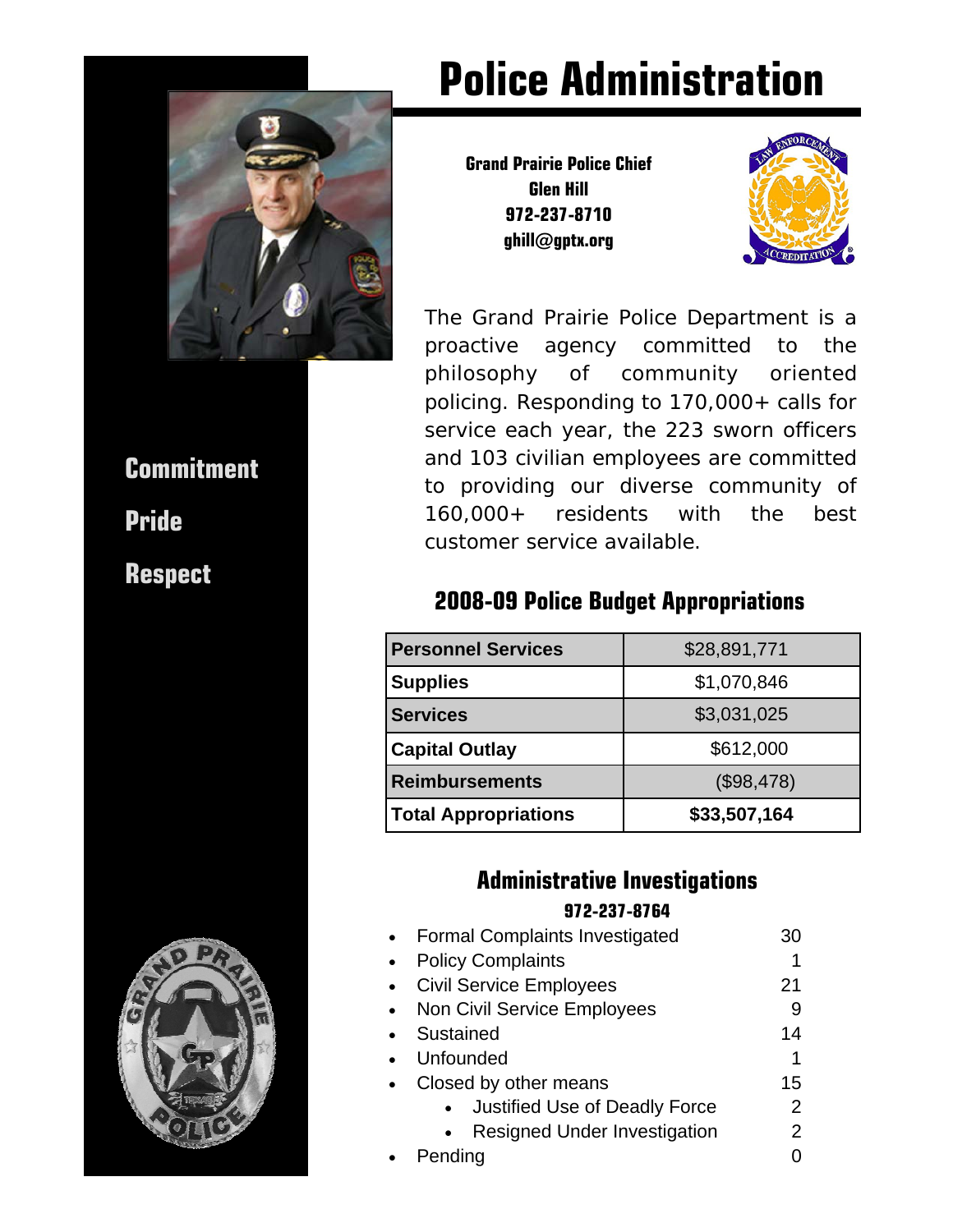

# **Field Operations Bureau**

| <b>Traffic</b>                  | 972-237-8906 |
|---------------------------------|--------------|
| Citations                       |              |
| <b>Traffic Unit</b>             | 15,297       |
| <b>STEP</b>                     | 13,917       |
| Patrol / Other                  | 22,425       |
| <u>Crashes</u>                  |              |
| <b>Total Reported</b>           | 5,651        |
| Reported on CRB-3s              | 2,890        |
| <b>Non-Injury Collisions</b>    | 2,527        |
| <b>Injury Collisions</b>        | 1,177        |
| <b>Fatal Collisions</b>         | 11           |
| Killed in Collisions            | 12           |
| <b>Hit &amp; Run Collisions</b> | 739          |
| Cases Filed                     |              |
| <b>DWI</b>                      | 458          |
| <b>DUI Minor</b>                | 16           |
| <b>Other Criminal Cases</b>     | 422          |

# **Traffic Data**

Total traffic and pedestrian stops 29,768

- White 44%
- Hispanic 28% • Black 24%
- Asian 3%
- Native American **0.2%**
- Other 0.07%

## **Reserves 972-237-8940**

• Hours Volunteered 2,827

**Deputy Chief Don Trask 972-237-8905 dtrask@gptx.org** 

# **Tactical 972-237-8819** • Search Warrants 15 **Barricaded Persons** 5

Other 2

### **K-9 972-237-8784**

| • Deployments    | 109 |
|------------------|-----|
| • Narcotic Finds | 8   |
| • Apprehensions  | Ⴌ   |
|                  |     |

**Demonstrations** 4

**Patrol 972-237-8724** 

| • Calls for Service | 123,882   |
|---------------------|-----------|
| • Traffic Stops     | 44,359    |
| • Traffic Pursuits  | 40        |
| • Fleet Miles       | 1,658,237 |
|                     |           |

# **Lake Patrol 972-237-8940**

| • Boating Contacts | 1,691 |
|--------------------|-------|
| • Boaters Assisted | 252   |
| • Water Rescues    | 14    |
| عدمدمدما اممما     | E 70E |

- Land Contacts 5,785
- Boat Accidents 23

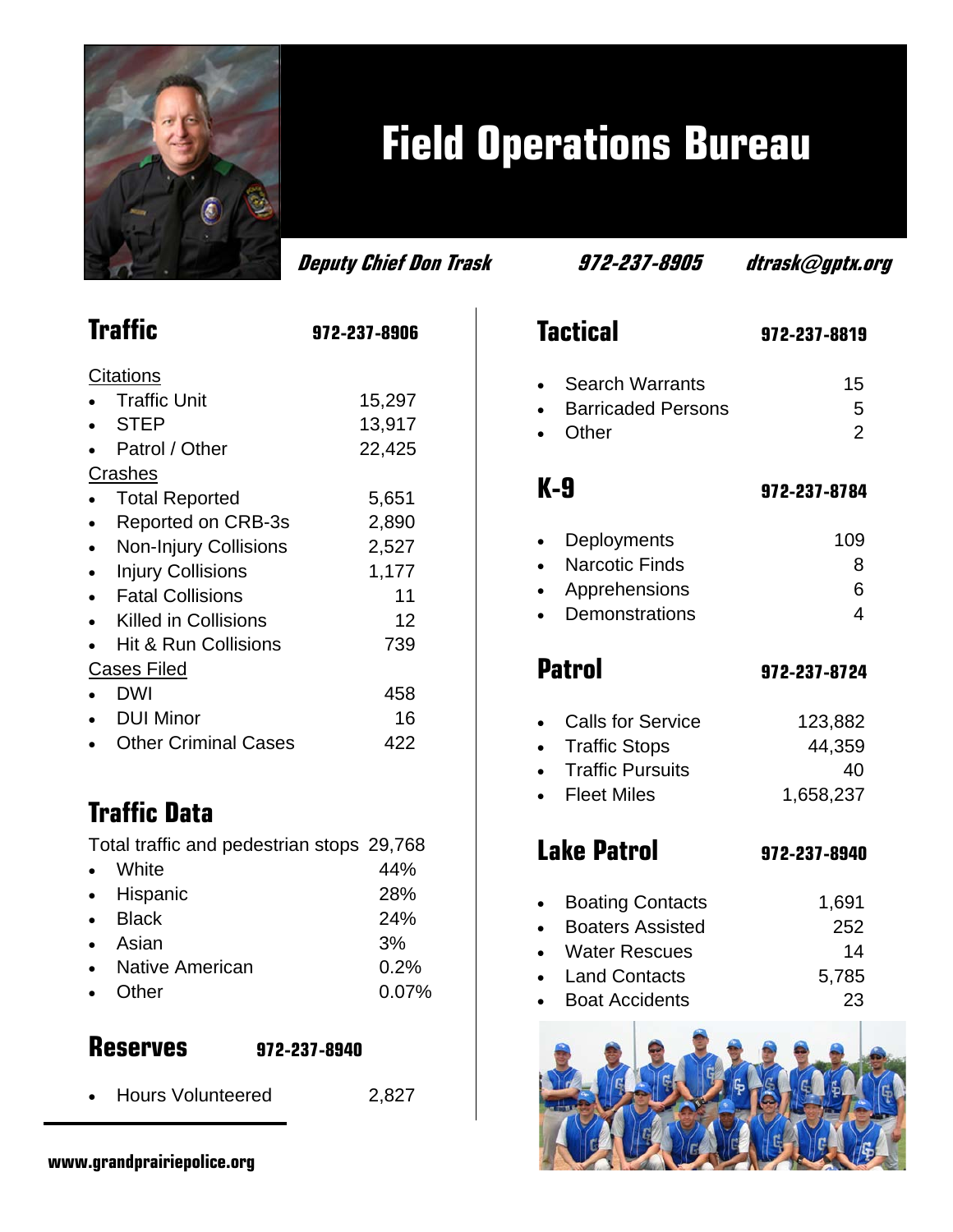

# **Criminal Investigations Bureau**

**Deputy Chief Michael Shaw 972-237-8726 mshaw@gptx.org** 

| <b>Crime Scene</b> | 972-237-8736 |
|--------------------|--------------|
|                    |              |

Crime Scenes Processed 666

- Items Processed in Lab 1.140
- Fingerprint Comparisons 6,239
- Prints Submitted to AFIS 262
- AFIS Hits on Latent Prints 10

### **Victim Assistance Program**

|           |                       | 972-237-8796 |
|-----------|-----------------------|--------------|
| $\bullet$ | <b>Victims Served</b> | 1,557        |

## **Crimes Reported**

| <b>Crime Analysis</b>      | 972-237-8785 |
|----------------------------|--------------|
| <b>Simple Assault</b>      | 1,254        |
| <b>Burglary</b>            | 1,776        |
| <b>Theft</b>               | 2,498        |
| <b>Burglary of Vehicle</b> | 1,980        |
| <b>Motor Vehicle Theft</b> | 1,302        |
| <b>Criminal Homicide</b>   | 8            |
| <b>Forcible Rape</b>       | 49           |
| Robbery                    | 215          |
| <b>Aggravated Assault</b>  | 271          |
|                            |              |

## **Property and Evidence**

|                | 972-237-8722 |
|----------------|--------------|
| Items Received | 64 389       |

|           | 1001110 100001700     | $\sim$ $\sim$ $\sim$ |
|-----------|-----------------------|----------------------|
| $\bullet$ | <b>Items Released</b> | 76,649               |

|                     | 972-237-8751 |
|---------------------|--------------|
| <b>Major Crimes</b> |              |

**Criminal Investigations** 

|                               | <b>Cases Assigned</b> | 2,148 |
|-------------------------------|-----------------------|-------|
|                               | <b>Cases Cleared</b>  | 1,024 |
|                               |                       |       |
|                               | <b>Cases Filed</b>    | 717   |
| <b>General Assignments</b>    |                       |       |
|                               | <b>Cases Assigned</b> | 8,040 |
|                               | <b>Cases Cleared</b>  | 1,231 |
|                               | <b>Cases Filed</b>    | 1,215 |
| <b>Special Investigations</b> |                       |       |
|                               | <b>Cases Assigned</b> | 2,047 |
|                               | <b>Cases Cleared</b>  | 188   |
|                               | <b>Cases Filed</b>    | 257   |
| <b>Narcotics</b>              |                       |       |
|                               | Cases Assigned        | 396   |
|                               | <b>Cases Cleared</b>  | 74    |
|                               | <b>Cases Filed</b>    | 336   |
| <b>Gang Unit</b>              |                       |       |
|                               | <b>Cases Assigned</b> | 90    |
|                               | <b>Cases Cleared</b>  | 22    |
|                               | <b>Cases Filed</b>    | 57    |
| <b>Directed Patrol</b>        |                       |       |
|                               | Cases Assigned        | 49    |
|                               | Cases Filed           | 49    |

- 
- Vice/Drug Complaints 199
- Fraud/Computer Complaints 199
- Juvenile F.O.P. Referrals 2
- Search Warrants Executed 103
- Arrest Warrants Executed 80
- Property/Restitution Recovered \$10,990,150
- Assets/Currency Seized \$579,971
- **www.grandprairiepolice.org**  Drugs Seized (est. street value) \$516,886